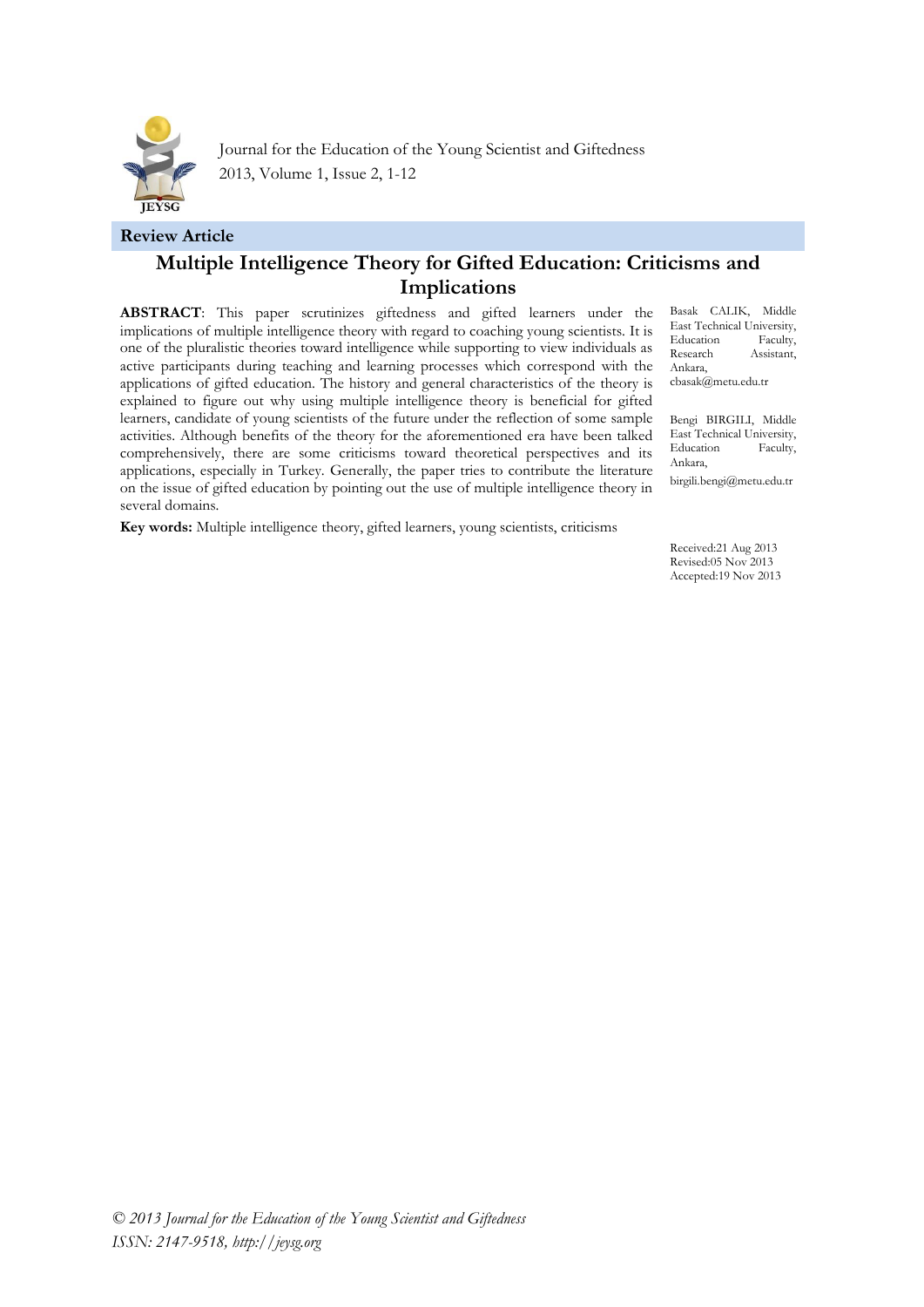## **INTRODUCTION**

Multiple Intelligence Theory is one of the most debated issues of 21st century (Aborn, 2006; Fasko, 2001; Han, 2007; Temiz, 2010; Ziegler, 2009). The reason is to be accepted considerably high by society because of the considered assumption that people cannot be intelligent in a specific area and so they can be intelligent and skilful in different areas. There can be some drawbacks for considering this theory, which has been entering quickly in curriculum and instruction research, as a mere truth. However, it should be stressed that Multiple Intelligences (MI) theory is one of the theories that can explain giftedness. In the light of these issues, in this study MI theory, its emergence, conceptual framework, importance & benefits, criticism attributed and how to adapt for gifted learners mathematics education are tried to be examined. The literature framed the minds about these issues while creating some questions at the same time. Especially, how these two concepts can be merged to raise prospective scientists might be confusing due to the fact they are considered as two separate entities. The aim of the paper stems from this notion and tries to bring some solutions of how multiple intelligence theory can be utilized on gifted education by providing concrete instructional suggestions especially in mathematics education. Additionally, it is being undertaken within a framework of intersection between giftedness and the approach provided by MI to describe and shed light on the problems through giftedness phenomena and the attitude toward the issue. The methodology is aimed at providing thoughtful insight about reason of rise of MI, effects of MI on giftedness. Also it is themed under the components of educational challenges in the gifted learner's education and how to respond as consistent with MI under the criticism umbrella of MI.

## **The Rise of MI Theory**

Among the conflicting views toward intelligence like to be an innate trait or the role of environmental factors on formulation of intelligence, a new theory appeared to combine both of them. Namely, the intelligence is viewed as having some inheritable characteristics whereas it can be changed via life experiences (Gardner, 1983). Besides, people might have all types of intelligences to different degree rather than having

a singular form of it as a distinction from the previous views of intelligence.

Howard Gardner is one of the proponents who suggest pluralistic theories toward the intelligence concept like Thorndike, Thurstone, Guilford and Sternberg (Guilford, 1967; Thorndike, 1920; Thurstone, 1938; Sternberg, 1985). Gardner proposed The "Theory of Multiple Intelligences" in his book *Frames of Mind: The Theory of Multiple Intelligences* in 1983 as a model of [intelligence](http://en.wikipedia.org/wiki/Intelligence) that differentiates it into specific (primarily sensory) "modalities", rather than seeing it as dominated by a single general ability.

Gardner argues that there is a wide range of [cognitive abilities,](http://en.wikipedia.org/wiki/Cognition) and that there are only very weak correlations among them. For example, the theory assumes that a child who learns to multiply easily is not necessarily more intelligent than a child who has more difficulty on this task. The child who takes more time to master multiplication may best learn to multiply through a different approach, may excel in a field outside mathematics, or may be looking at and understanding the multiplication process at a fundamentally deeper level. Such a fundamental understanding can result in slowness and can hide a mathematical intelligence potentially higher than that of a child who quickly memorizes the multiplication table despite possessing a less deep understanding of the process of multiplication.

[Theory of multiple intelligences](http://en.wikipedia.org/wiki/Theory_of_multiple_intelligences) is concerned with studies not only of normal children and adults but also on studies of gifted individuals, of persons who have suffered brain damage, of experts and [virtuosos,](http://en.wikipedia.org/wiki/Virtuoso) and of individuals from diverse cultures. Moreover, his focus on this issue is based on evolutionary biology, neuroscience, anthropology, psychometric and psychological studies of prodigies and savants to create some criteria to identify the intelligence (Davis, Christodoulou, Seider & Gardner, 2011).

Gardner divides intelligence into different components. In the first edition of his book "Frames of Mind" (1983), he described seven distinct types of intelligence [-logical-mathematical,](http://en.wikipedia.org/w/index.php?title=Logical-mathematical&action=edit&redlink=1) verbal[-linguistic,](http://en.wikipedia.org/wiki/Natural_language) visual[-spatial,](http://en.wikipedia.org/wiki/Spatial_intelligence_(psychology)) [musical,](http://en.wikipedia.org/wiki/Music) bodilykinaesthetic, [interpersonal,](http://en.wikipedia.org/wiki/Interpersonal) and [intrapersonal.](http://en.wikipedia.org/wiki/Intrapersonal) In a second edition of this book, he added two more types of intelligence - [naturalisti](http://en.wikipedia.org/wiki/Naturalist)c and [existential](http://en.wikipedia.org/wiki/Existential) intelligences.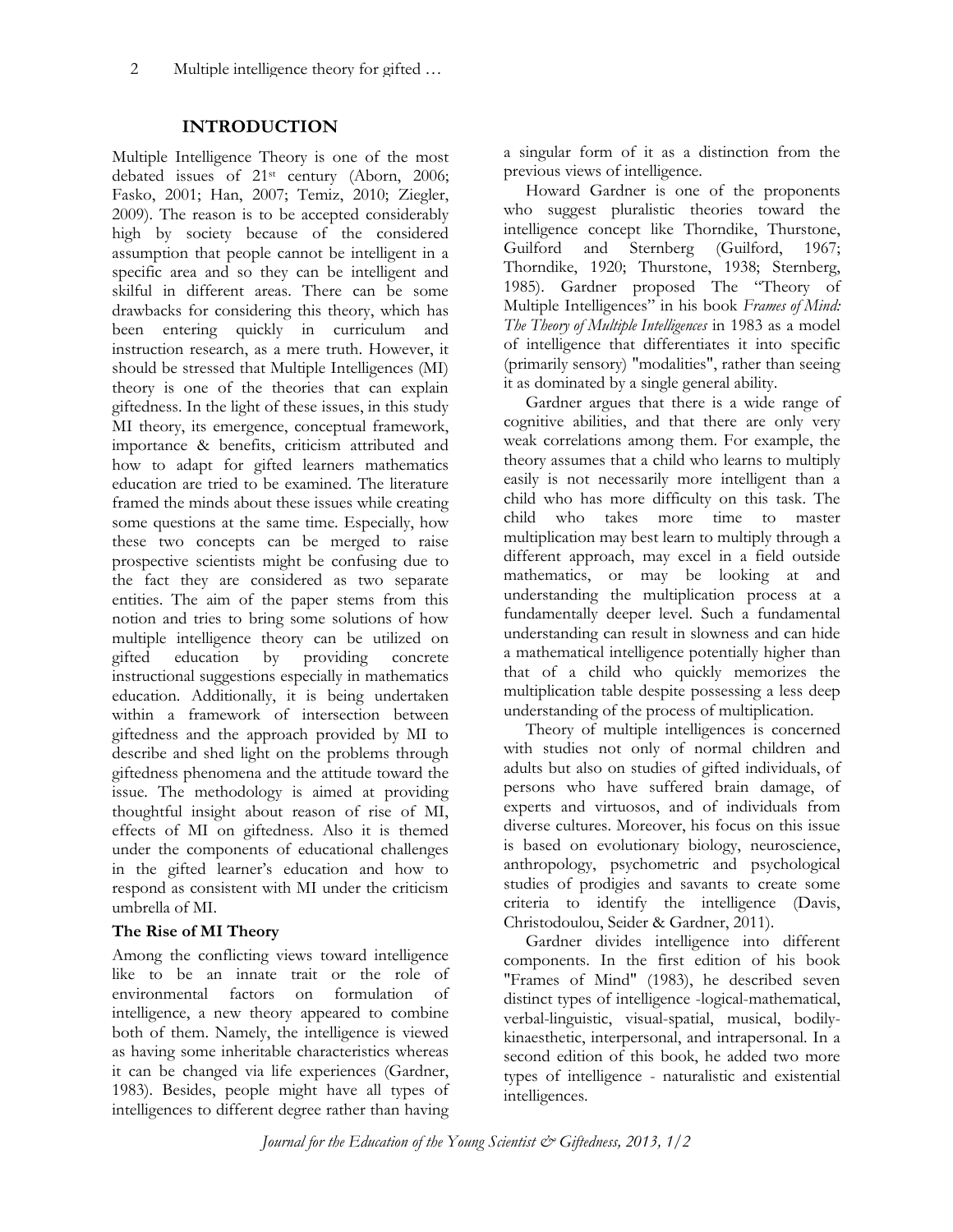First eight of the multiple intelligences have usually been being studied especially in educational fields whereas the existential intelligence has not

attracted much attention. A concise list of the basic characteristics of those eight intelligences was presented in Table 1 below.

| Verbal-Linguistic                                                                                                               | Logical-<br>Mathematical                                                                                                                                                | Visual-Spatial                                                                                                                                 | <b>Bodily-</b><br>kinaesthetic                                                                                                              |
|---------------------------------------------------------------------------------------------------------------------------------|-------------------------------------------------------------------------------------------------------------------------------------------------------------------------|------------------------------------------------------------------------------------------------------------------------------------------------|---------------------------------------------------------------------------------------------------------------------------------------------|
| Speaking, declaring<br>choral speaking<br>storytelling<br>presenting, retelling<br>debating<br>reading aloud<br>dramatizing,    | problem solving<br>measuring,<br>experimenting<br>collecting<br>data,<br>coding<br>sequencing,<br>classifying                                                           | graphing<br>photographing<br>making<br>visual<br>metaphors<br>mapping stories<br>making 3D projects<br>painting                                | hands<br>on<br>experiments<br>physical activities<br>changing<br>room<br>arrangement<br>creative movement<br>going on field trips           |
| brainstorming<br>book making<br>nonfiction reading<br>researching<br>listening<br>process writing<br>writing journals           | critical thinking<br>predicting<br>playing logic games<br>solving puzzles<br>using manipulative<br>learning<br>the<br>scientific model<br>using money<br>using geometry | illustrating<br>using<br>charts<br>and<br>organizers<br>visualizing<br>sketching<br>patterning<br>visual puzzles                               | physical<br>education<br>activities<br>crafts<br>dramatizing<br>using<br>cooperative<br>groups<br>dancing                                   |
| <b>Musical</b>                                                                                                                  | Interpersonal                                                                                                                                                           | Intrapersonal                                                                                                                                  | <b>Naturalistic</b>                                                                                                                         |
| Listening, singing<br>humming<br>rapping<br>rhyming<br>tapping out poetic<br>rhythms<br>musical patterns<br>playing instruments | cooperative learning<br>sharing, group work<br>peer editing,<br>peer<br>teaching<br>discussing,<br>brainstorming<br>cross age tutoring                                  | personal response<br>individual study<br>personal goal setting<br>individual projects<br>journal log keeping<br>personal choice in<br>projects | reading outside<br>identifying<br>insects,<br>plants<br>building<br>habitats,<br>gardens<br>using a microscope<br>going on a nature<br>walk |
| playing background<br>music                                                                                                     | classroom parties<br>forming clubs<br>social awareness<br>conflict mediation                                                                                            | independent reading                                                                                                                            | studying the stars<br>bird watching, cloud<br>watching<br>collecting rocks<br>natural experiments                                           |

**Table 1.** Characteristics of multiple intelligences

On the other hand, there are also some other intelligences which are suggested by Posner (2004) as "attention intelligence" and by Luhrmann (2006) as "absorption intelligence" but don't address a specific content so that they don't meet the criteria to be included in the general list. Generally, opponents of candidate intelligences

view them as combination of existing intelligences that's why to create a new intelligence seem not meaningful for them (Davis, Christodolou, Seider & Gardner, 2011).

**The Reason of Rise of MI Theory**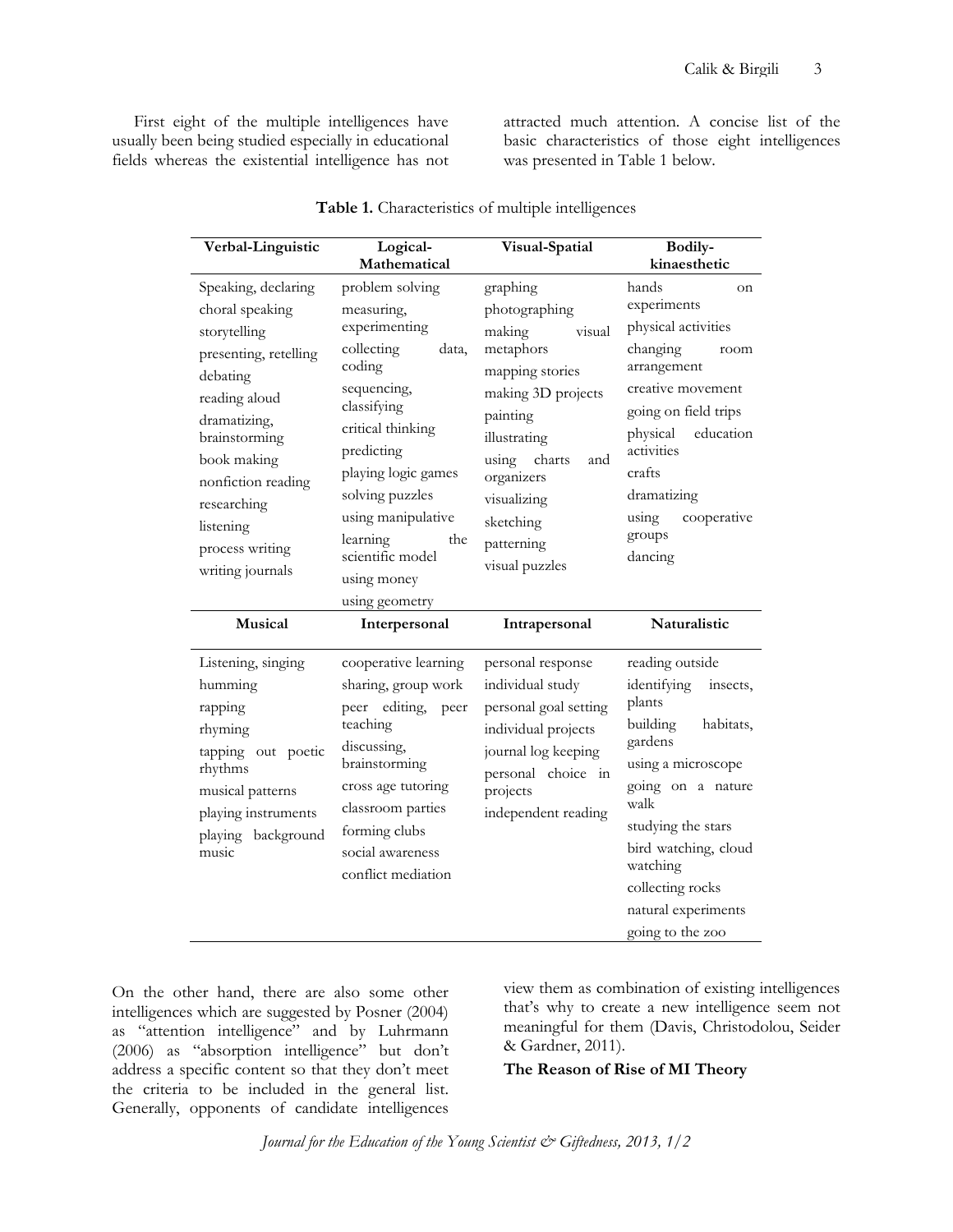The general goal of the theory is stated as identification of multiple intelligence profiles of students and contribution to development of them. Importantly, the theory addresses different intelligences, so to use it in educational arena might be fruitful especially for gifted children and this part will look at the relations with teaching gifted individuals and the requirements of the theory.

According to assumptions the intelligence can be changed and the same situation is valid for giftedness. Instead of guiding students to selfcontained systems, there might be open systems in which content and instruction are organized according to students' needs and interests. There are some examples contrary to the general belief which use this theory as extension or stimulation for gifted learners like Radford House, a small private primary school in Johannesburg South Africa. It addresses to gifted children and insists both intelligence types (Gouws & Dicker, 2011). Nevertheless, programs and strategies to teach gifted students are based on the assumption related to traditional view of intelligence which states it as a single quality and inherent trait (Stepanek, 1999).

At that point, multiple intelligence theory might be effective to break the cycle of traditional view. Modification in content, providing flexibility for student preferences, changing pace of instruction and providing a flexible classroom environment or use of specific instructional strategies are given examples for differentiation (Johnsen & Ryser, 1996). Actually, making use of specific instructional strategies correspond with the multiple intelligence applications in classrooms such as projects, problem based learning, independent and group works, discussions and so on. They might be effective for teaching and learning processes of gifted children as well.

### **The Effects of MI Theory on Gifted Learners' Education**

#### **Educational Challenges and How to Respond**

When gifted students are mixed with regular students they think that huge part of their school is time wasted because they are gifted students and they have previously mastered many of subjects taught in class. Even if they know all the content of the lesson, sometimes they cannot express themselves and can become introverted. If questions asked by teacher are the same type and

are easy for the level of gifted children, they do not solve and raise hand. When they solve the problems in the class, in that case his friends become disappointed. It can trigger chaos. What a student wants to do if he does not reflect himself anymore and inadaptable with his environment? Either he will not attend the class or he will attend but he feels alone and isolates from class. All these challenges are taken into consideration, the teacher's role is so important for the exceptional students.

They should be referred to academic competitions such as Math Olympiads. Thanks to competition, they can reach new subject areas in archives or in school library. They do not have to stick only with opportunities available in regular classroom. It is confirmed that when highly gifted and talented students are given appropriately stimulating educational experiences and practices, they begin to learn to determine higher educational goals for themselves (Ozturk & Debelak, 2008).

Several studies on gifted education mention the reality of underachievement too as if special groups of learners aren't identified on time or they aren't provided appropriate learning environments which they need more than anything. Shortly, identification process of gifted individuals is an important issue in order to provide support with regard to their abilities, so elementary school teachers' viewpoints toward giftedness serve a high demand in favour of learners (Akar & Sengil-Akar, 2012). First of all, the instructor should know what gifted children already know about the subject. She can give pre-assessments. If he knows the basic subjects, he must not force to repeat it. In addition, the instructor should extend the curriculum (Van Tassel-Baska & Brown, 2007; Villa, Thousand, Nevin & Liston, 2005) that includes interesting activities, challenging problems, games or puzzles. The child may want to do these activities independently. However the teacher should orient him to interact with other students for more beneficial lessons. On the other side, discovery learning approach can be used for exceptional children. They think more abstractly than others. The instructor guides to find answers of open-ended problems by asking "why" "what if" to exceptional students.

Darga (2010) also stresses the fact that appropriate education atmosphere is provided by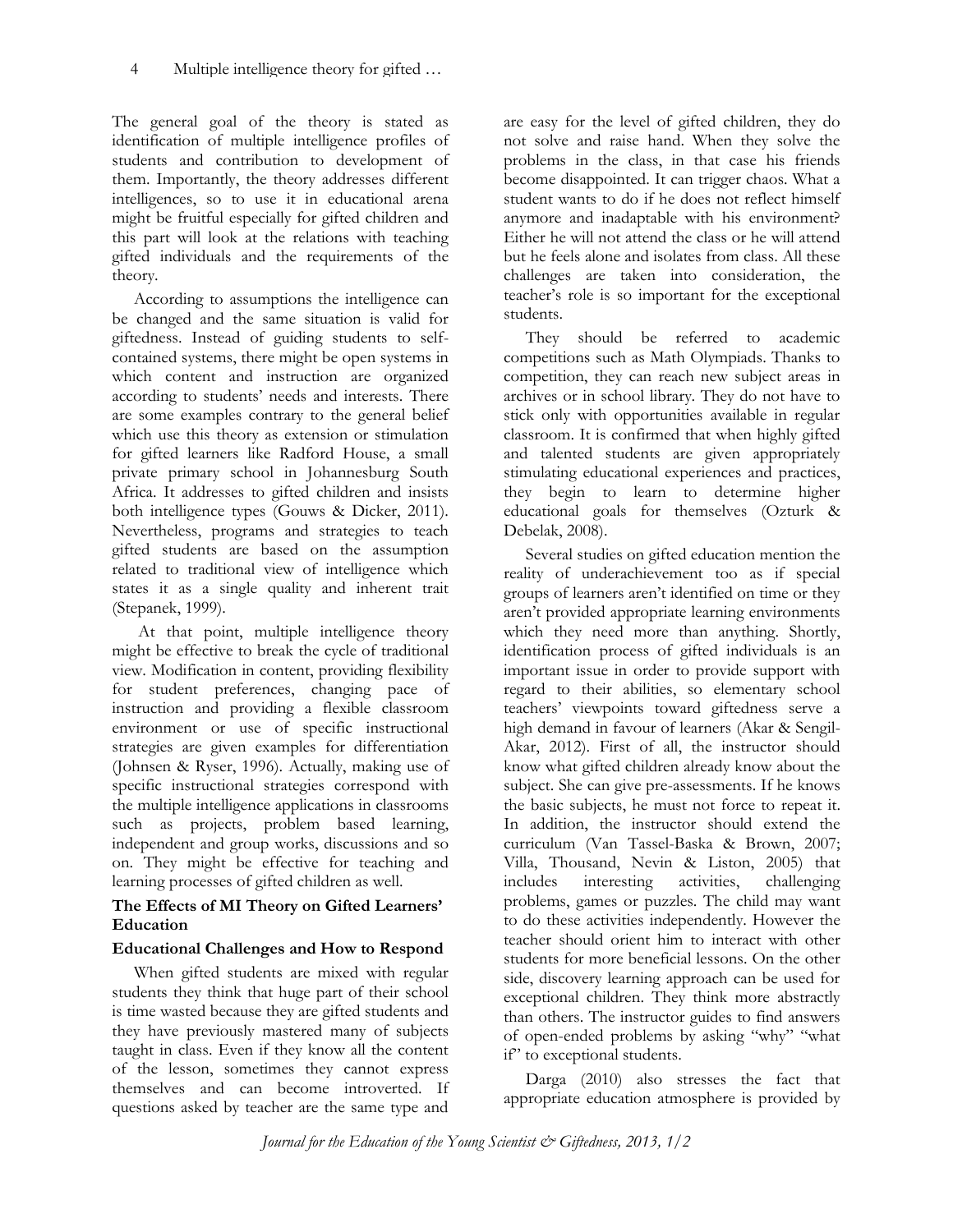premature diagnosis is considered as the educational challenges of gifted students education. However, diagnosis tools are generally applicable to 6 years old children in order to diagnose their intelligent and cognitive structures. It is proposed that how and to which development characteristics of them should be analysed is considerably difficult for the students' early diagnosis. To overwhelm this challenge, it is offered in the study that Brigance K-1 Screen II inventory which was found in 1982 should be adapted to Turkish and top 30% of the gifted students who are successful in the inventory are applied to Teele's inventory. All in all, Darga (2010) draws attention to lack of true diagnosis and finally suggests some solutions to reach the support of the gifted students' development and their roles in education as how to respond this problem.

## **Benefits of MI Theory for Gifted Students**

As it is known, gifted and talented students have a strong ability in one area or more than one. One of the branches is mathematics and these children can be called as mathematically talented, mathematical genius, young mathematicians or number sense gurus. In fact they prefer mostly modular curriculum (compact curriculum) instead of traditional or spiral one (Rotigel & Fello, 2004). They need to be challenged further in to the topic during instruction. Rather than drill and practice and yearly repetition of narrow topics, they should be provided greater depth with open ended opportunities during solving complex problems due to the fact that they have an intuitive understanding of mathematical processes and while skipping some steps of mathematical solution they cannot explain clearly how they reach the right answer. Additional resources and careful planning of small group interaction can be applied to strengthen the gifted math students'

skills. Moreover, especially acceleration, including advance concepts and real world applicability of topics, seems to be the key element of differentiated instruction after meeting mathematically talented students' affective needs (Rotigel & Fello, 2004; Yenilmez & Bozkurt, 2006).

There are some studies that try to investigate the benefit of multiple intelligence theory on regular class students (Birgili & Calik, 2013; Gurbuzoglu-Yalmancı & Gozum, 2013; Koroglu & Yesildere, 2004; Osciak & Milheim, 2001; Tucker, 1995; Yenilmez & Bozkurt, 2006). According to Osciak & Milheim (2001), multiple intelligences theory is suggested as a helpful approach during instructional delivery for gifted students. MI theory can be also applied through course content, usage of instructional activity, general communication and discourse and, enhanced participant interaction. In this case, innovation of instructional design for gifted children is indispensable. For instance, due to the fact that mathematical intelligences are good at logical, mathematical and scientific ability, it is required that comparing, contrasting and creating rational explanations for an idea should be taken into consideration.

To meet and go beyond the expectations of gifted students, one of the helpful tools for instructional designer is application of MI to online learning such as web-based instruction because this system can lead opportunities for activities that address eight intelligences regardless of physical location of them. In the learning process, the teaching and learning materials such as WebQuest (see Figure 1&2), as a web-based tool, requires activities integrated with instruction so that internet includes collaborative writing projects, small group activities and communication among children from different separated locations.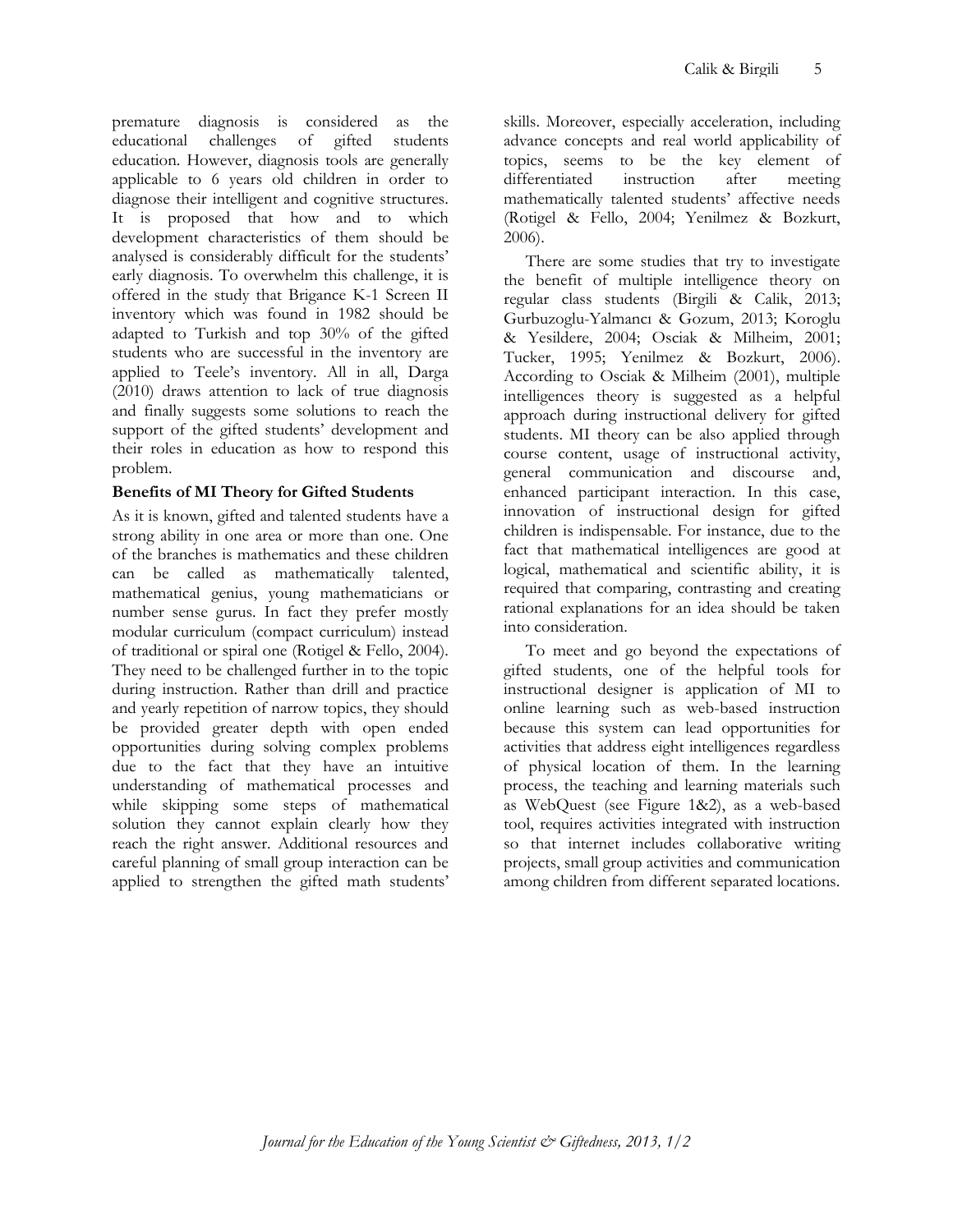

**Figure 1.** Your winners for the world cup tournament **Figure 2.** Alice in wonderland extended book 2015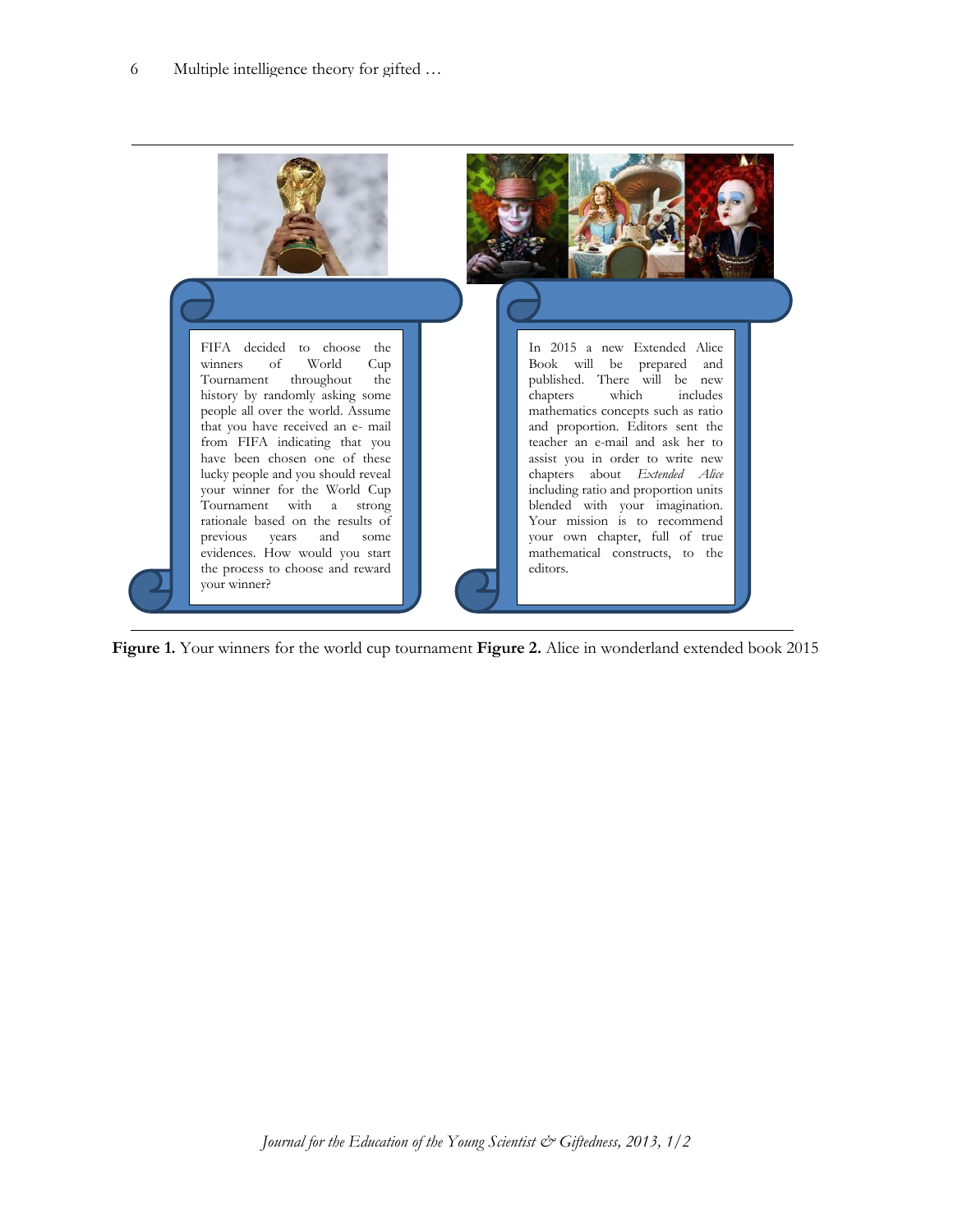## **Criticisms to MI Theory**

The effects and applications of multiple intelligence theory on education have been talked about throughout the paper especially making connections in Turkish educational system because it is considered that the theory was approved by educators without any questions although serious criticisms were made by psychologists and many scientists. The reason is attributed to the current condition of the education system which doesn't meet the expectations of people beside knowledge deficiencies in this era (Akpinar & Dogan, 2011). Does the theory would be approved unless it offers tragic news for the education? However, there are some other criticisms with regard to different perspectives. Especially, people should be knowledgeable about each aspect of the theory before giving suggestions to use it as a strategy for gifted students' education.

According to Waterhouse (2006) the validated data about the theory is lacking. Namely, it is not based on empirical findings and supported by neuroscience phenomenon although proponents of the theory refer the importance of accumulated knowledge through years for the validation process. On the other side, it is mentioned that negative findings outweigh the positive ones about this issue. The deficiency at testability of subcomponents for each intelligence type due to Gardner's assumptions toward psychometrics resulting general descriptions of intelligences is criticized as well.

There is a confusion to make distinction between intelligences and skills (White & Bren, 1998). Actually, skills can be defined as performances resulting as operations of intelligences (Gardner & Moran, 2006). They are shaped by the environment. For instance, swimming is a skill and providing support or put some constraints to individuals to actualize this action might influence their use of bodilykinaesthetic intelligence. Namely, skills might be gained through several ways whereas people possess intelligences due to the fact that they are born as human beings (Davis, Christodolou, Seider & Gardner, 2011).

Although the borders between skills and intelligences have been mentioned, there is still another discussion which raises a question on people's minds about the sufficiency of these intelligences because many scholars believe that these specific intelligences have subparts. Actually, this situation is confirmed by Howard Gardner. For instance, according to Gardner, there are several dimensions like rhythm, harmony, melody and timbre in musical intelligences (Gardner, 1983, 1993).

Moreover, there are some harsh criticisms about the nature of the theory by taking special groups of people into account. Unless intelligences work in cooperation and information with each other, the independence of them shouldn't be questioned. This brings out the notion of single intelligence with specific abilities. The theory might be considered by looking at geniuses. Genuine people might excel more than one domain so that if intelligences are independent, it is questionable whilst if the assumption is the integration of intelligence, people who perform relatively well on just one domain will again make people suspicious toward the theory (Klein, 1997).

Beside geniuses, savants who are generally autistic people perform excellently in some specific areas such as making complex calculations on mind or playing a piece on the piano after hearing the song. Even though they show highly better performances on aforementioned eras, they don't thoroughly perform well in the respective domains so that talking about their logical- mathematical or musical- rhythmic intelligences bring the considered problem which is mentioned as "triviality" again (Klein, 1997)

The criticisms related to the nature of the theory and its implications with regard to people who have special abilities reflect just one part of the issue. Nevertheless, the use of the theory and the confronting problems during its use in Turkey should be concerned with student, teacher and parent perspectives. One of the starting points of the theory is to object the reality that educational systems around the world give high attention to mainly two intelligence areas, logical- mathematical and verbal- linguistics respectively. This case is valid for the Turkish education system as well. Actually, the existed standard examinations confirm this situation because questions come from related subject areas. Student who demonstrate high performances on the abovementioned eras are seen as intelligent whereas any other individual who perform highly at musical or natural modules as examples isn't included in this category. Thus, they don't have so many opportunities to show their performances and face with resentment which result underachievement as an important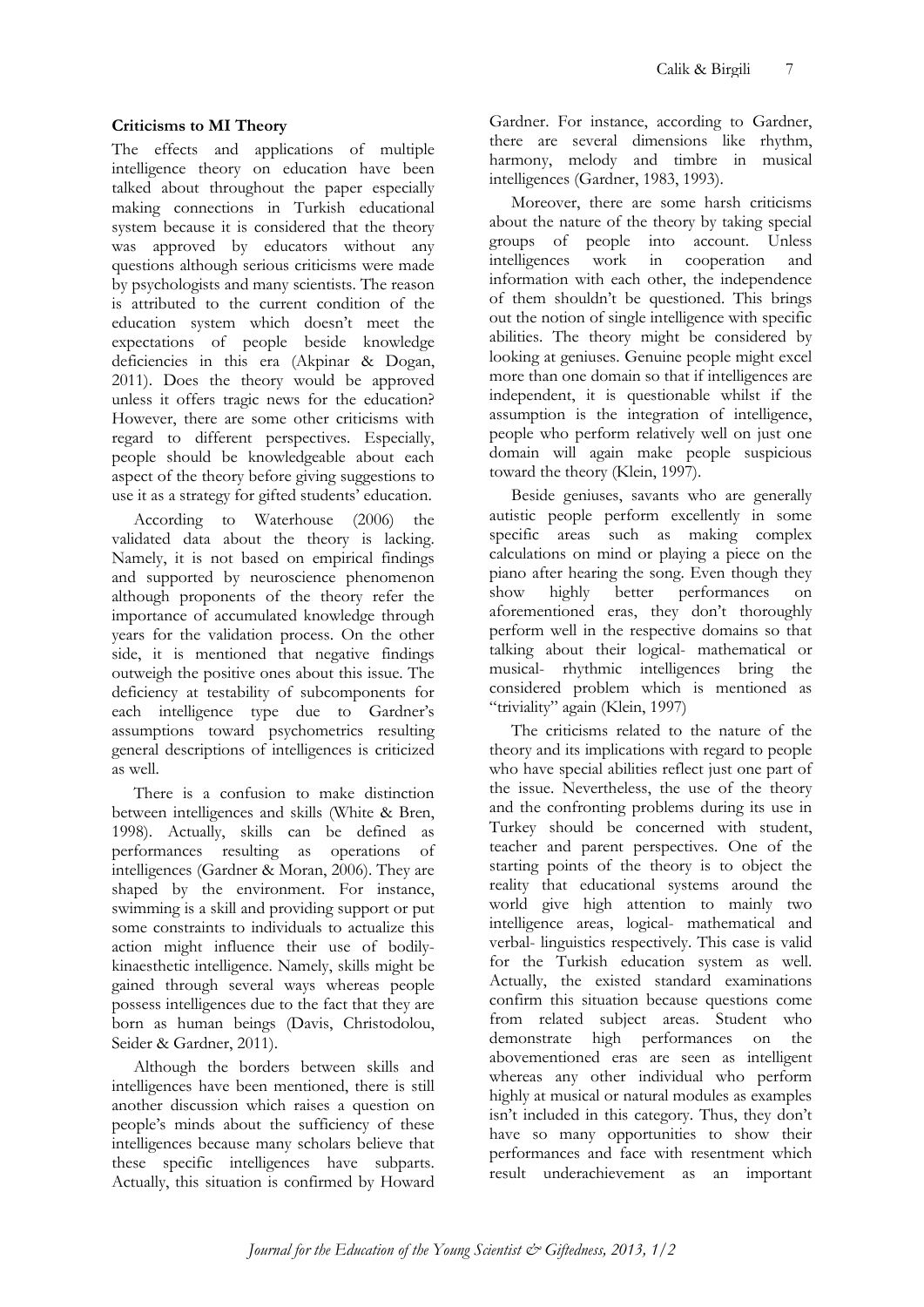heading in the literature and it should be examined in detailed with related to this topic. Shortly, students have insufficient knowledge about multiple intelligence theory (Bas, 2010) due to existence of examinations.

In addition to this, the theory requires actions like making researches, independent or group working, discussions, questioning; but teachers' instructional strategies from the early years of schooling have a tremendous effect on students' adaptations to these applications. Assume that a child is educated with traditional methods, lectures and so on throughout his/ her elementary years. If applications corresponding with multiple intelligence theory is tried to be applied to a classroom including to this child, is it possible to develop the child's various intelligence areas or to meet the needs of them? This probability might be in trouble. Essentially, this example implies teachers' roles on transferring the theory to the practice.

Generally, several studies are done to reflect the viewpoints of teachers toward the implications of multiple intelligence theory to education in Turkey (Acat, 2005; Demirel, Akınoglu, Acat, Avanoglu, Bagcioglu, Ozkan, Sayan, Sivaci, Sahinel & Talu, 1998; Usun, 2010; Yenilmez & Bozkurt, 2006). Results show that students' logical, critical and creative thinking as higher order thinking skills develop thanks to use of Multiple Intelligence Theory in classrooms (Demirel et. al., 1998) whereas some problematic aspects are waiting to be solved immediately.

Does pre-service education system in Turkey ensure people or meet the needs of teacher candidates in a way that the curriculum includes related courses with this theory, its philosophy or instructional and evaluation elements in this era? To look from a different side, do teachers bridge the gap with the help of in-service training if they couldn't grasp the important elements in the university? These questions are given because teachers' misconceptions and insufficient knowledge might create problems on applications which cause failures in education rather than success contrary to general beliefs. Due to teachers' knowledge deficits, to reflect the theory onto the educational practices in terms of teaching and learning processes might be difficult (Bas, 2010).

Furthermore, the elementary and secondary curricula are comprehensive although given time to complete them is limited. Hence, teachers may find difficult to apply different strategies

appropriate to multiple intelligence theory. On the other hand, teachers' curriculum and instruction organizations regarding to gifted students in regular classrooms in terms of multiple intelligence theory should be thought too. How will they adapt strategies or methods of instruction to these special groups under such constraints? Apart from the comprehensive curriculum and time limits, material preparation and technology use are other problematic factors. Since multiple intelligence theory contributes to creativity of teachers in material preparation and strategy development, teachers should use various sources and technologies to reveal intelligence profiles of students and to strengthen them besides appropriate evaluation criteria (Bas, 2010); however, there are so many school which lack important materials and technological devices as a barrier for the implementation of the theory (Bas, 2010).In addition to this Inal (2013) mentions the impossibility for the theory implementations of the theory in Turkey due to required excessive use of materials to be able to differentiate students' intelligence profiles. Actually, this situation is criticized under the consumption concept such that the need to use excessive material consumption according to dominant intelligence type exerts the term "consumption" under consideration (Inal, 2013) which directs the discussion to different dimensions which is not the main focus of this paper.

Even material and technological equipment deficiencies are solved to some degree, the time is a big issue for teachers and students because the required time to complete subjects or create appropriate learning environments for each discipline under its applications might not suffice to teachers especially in crowded classrooms (Yenilmez & Bozkurt, 2006) beside the advantages of the theory on students' attitudes and achievement (Coskungonullu, 1998; Kaptan & Korkmaz, 2001; Ozyilmaz-Akamca & Hamurcu, 2005; Sengul & Oz, 2008). How they would address each child's intelligence area or how gifted students will get benefit from this situation? Surely, gifted learners will benefit from taking courses with their peers in addition to their contribution to them. However, multiple intelligence use as a strategy might not reveal opportunities for this group unless stated problems are handled well as it is mentioned.

On the other side, it is also contended that the theory prevents children to develop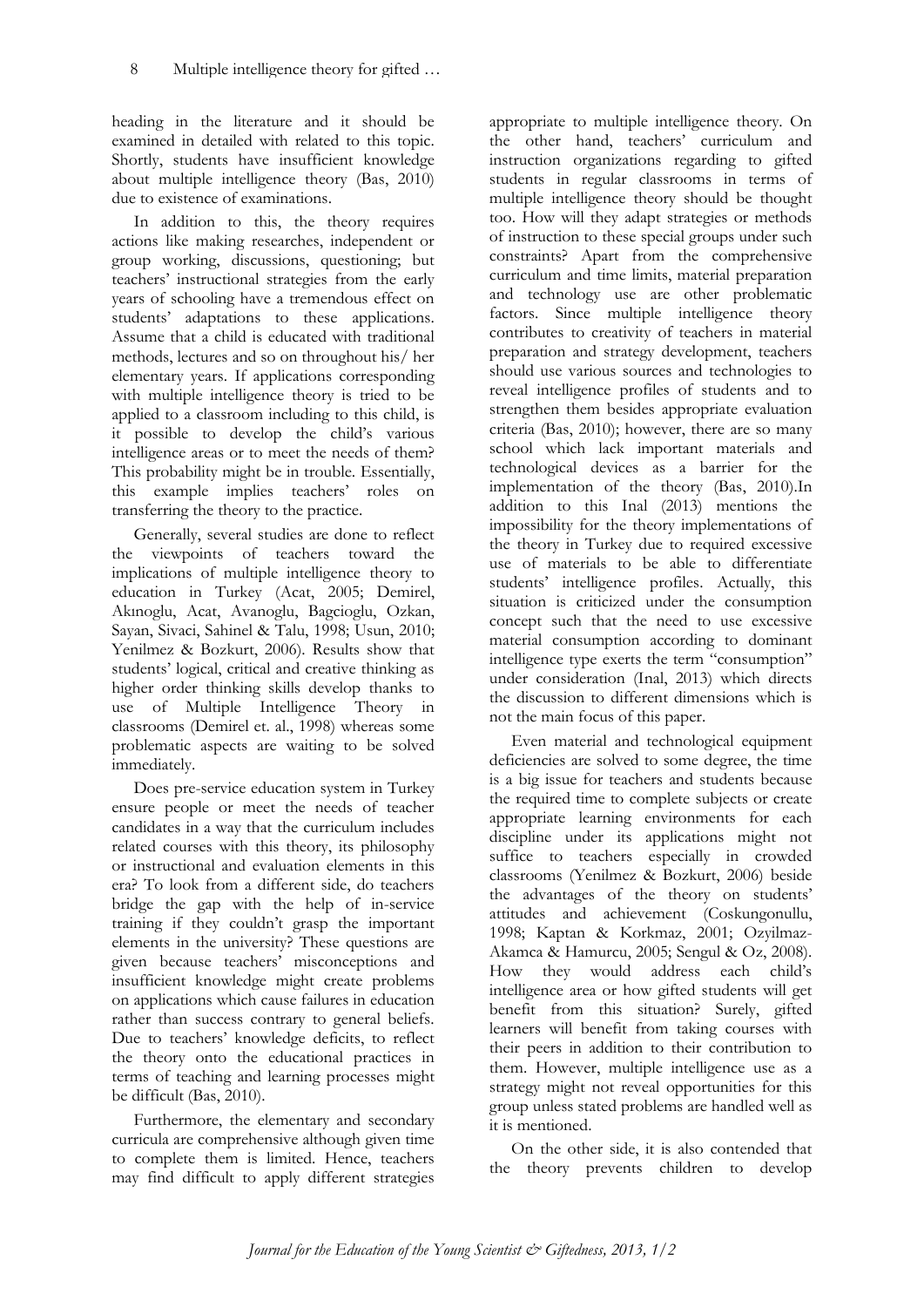themselves in various areas while inducing them to be experts just one area while supporting the individualism rather than socialism because of the fact that the uniqueness of each child is highlighted and children are encouraged to learn their differences from others and use them as opportunities (Inal, 2013). They are the general aspects of the new curriculum which are considered with a different eye.

Last but not least, the theory is supported by many people especially educators on the side of equality as opposed to the elitist approach (Sak, 2011). The reflections of the theory are seen on Turkey such that the theory is utilized on elementary education programs. Nevertheless, serious criticisms are made toward its implications. Actually, Sak's viewpoints reflect the most appropriate position toward the theory because it is contended that approving the theory as it is an absolute truth isn't suitable approach because there are many studies which falsify it as well as researches providing confirmation.

#### **CONCLUSION**

Besides all criticisms and blurred sides of the theory, there are various researches about its effectiveness on engagement, performance and affective aspects of learning (Cho & Ahn, 2003; Coskungonullu, 1998; Dillihunt & Tyler, 2006; Kaptan & Korkmaz, 2001; Ozyilmaz-Akamca & Hamurcu, 2005; Sengul & Oz, 2008; Temur, 2007; Ziegler & Phillipson, 2012) as a contributor factor to child development. It is also mentioned that Gardner' theory is used as a framework to plan a program in order to meet the needs of different learners and the improvement of different intelligences in educational settings as it is done in Finland (Tirri, 1997).All of the findings ignite a spark on minds as use of it for different fields such as gifted education or profiting the theory to raise the young scientists.

There is no doubt that MI theory is highly preferable approach in gifted and talented children's education. The approach is like a door that is opened for differentiating general design of course content, the use of instructional activities, communication and discourse between learner and instructor, and improving participant interaction (Osciak & Milheim, 2001). Due to the fact that MI theory focus on active learner and multiple ways for learning based on individual's preferred learning style, it can hold its own in history scene of educational sciences. Of course not every theory is like a taboo, in everywhere people and changes exist so that both criticisms and praises are subjected to emerge. Sak (2010) also highlights that one of the believed fault is to see multiple intelligences theory as an absolute truth instead of a nominative theory. Since, there exists some researches both affirm and falsify this theory.

In addition, the theory is vital for attracting attention of the young scientists because *Gardner's Five Minds of Future* stresses disciplined, synthesizing, creating, respectful and ethical minds required for young scientists for the future both in land and abroad. Also according to Pava (2008) in addition to single brain can house several minds as Gardner supports, several brains with their own several minds can combine to create and share a single mind. Namely, this argument claims the pragmatic way of thinking. Sometimes the whole can be worthier than the parts like several minds which depict multiple intelligences. Therefore, the educators should give impact on the way they teach them. In that case, young scientists should be educated by Universal Design of Learning (UDL) which is used by architects, engineers or environmental design researchers. It combines and provides interdisciplinary curriculum, use of technology, partner learning, student collaboration and peer mediated instruction. They should also be developed as peacemakers (Villa, Thousand, Nevin & Liston 2005).

Many students love science at an early age. Unfortunately in many schools it is commonly textbook based reading and learning about science instead of truly doing science. Nevertheless, in the world of giftedness and gifted education, it is believed that the need for science should be offered to all children. Gifted learners or talented young scientists stay engaged and feel motivated to learn through their formal education if real doing of science and world secrets are provided to them (Corash & Jones, 2012).

Many gifted children see the world differently than youngsters so they need more advanced techniques during instructional design and process. Even small precious support can enhance their self-motivation and honour their skills (Subotnik, Olszewski-Kubilius & Worrell, 2012). Moreover, Smutny (2012) suggests that talented learners who will be young scientists of learners should be satisfied with the freedom by learning their own level and speed. As an illustration, analysis of historical events can be used as accelerated program in science and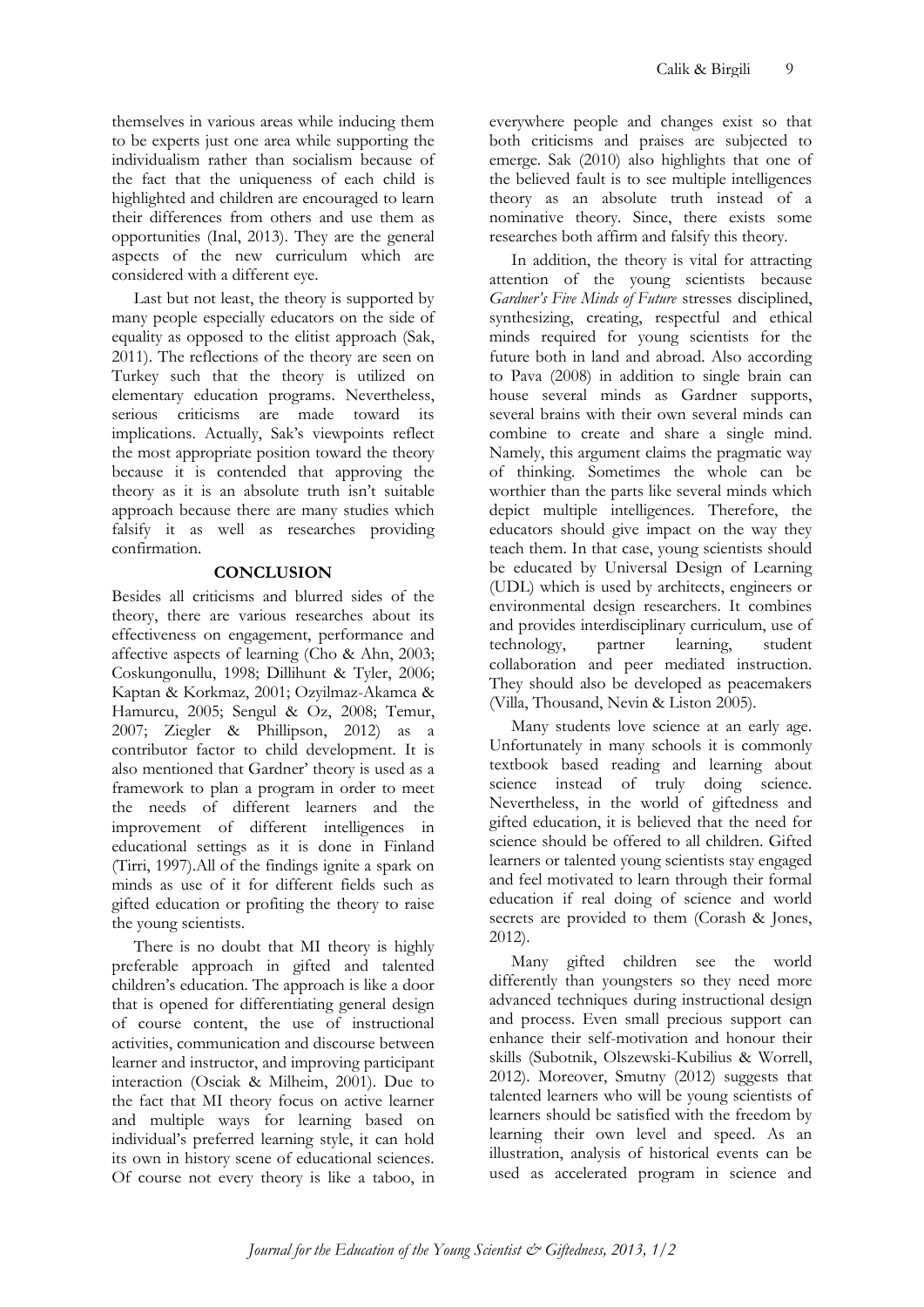mathematics. A routine math problem can be created as puzzles that rule out all known solutions before (Cho & Kim, 2003). Hence, learning environment should be arranged as curious and inspired as possible.

To conclude, approved assumptions and related aspects of the theory make it an appropriate approach for gifted education and a fruitful way to raise the young scientists. Although Gardner's theory holds many critical questions on it, the presupposed suggestions to design and organize learning environments might provide conceptual and meaningful learning for such group of learners. The paper just tries to organize the current information at hand and finding connections between two different areas as gifted education and multiple intelligence theory in favour of raising prospective scientists of the future. However, it should be noted that the literature needs sufficient empirical findings which is lacking on that issue to confirm the questionable minds. Last but not least, according to some scientific views it can be reminded that inherent high capacity of any area remarks superior-high *intelligence*; whilst with development of the capacity by advanced usage of the area defines superior *skills*. Even if these terms are used interchangeably, it should be realized that the terms must be separated due to the fact that they have dissimilar dimensions.

#### **REFERENCES**

- Aborn, M. (2006). An intelligent use for belief. [Electronic version]. *Education, 127*(1), 83-85.
- Acat, M.B. (2005). Applicability of the Multiple Intelligence Theory to the Process of Organizing and Planning of Learning and Teaching. *International Journal of Educational Reform*, *14* (1), 54- 72.
- Akar, İ. & Sengil-Akar, Ş. (2012). İlköğretim okullarında görev yapmakta olan öğretmenlerin üstün yetenek kavramı hakkındaki görüşleri [Primary school in-service teachers' perceptions of giftedness]. *Kastamonu Eğitim Dergisi*, *20*(2), 423- 436.
- Akpinar, B. & Dogan, Y. (2011). Çoklu zekâ kuramına eleştirel bir bakış [A critical glance toward multiple intelligence theory]. *Çağdaş Eğitim Dergisi*, *36* (388), 5-12.
- Bas, G. (2010). Türkiye'de çoklu zeka kuramının uygulanmasında yaşanan sorunlar [The problem experienced during the implementations of multiple intelligence theory in Turkey]. *Eğitişim Dergisi*, *25*.
- Birgili, B. & Calik, B. (2013).Gifted children's education and a glance to Turkey .*Journal of Gifted Education Research*, *1*(2), 67-77.
- Cho, S. & Ahn, D. (2003). Strategy acquisition and maintenance of gifted and non-gifted young children. *Council for Exceptional Children*, *69*(4), 497-505.
- Cho, S. & Kim, H. (2003). Enrichment programs for nurturing creativity of the Korean gifted. *Gifted Education International, 18*(2), 153-162.
- Corash, D.N. & Jones, M. (2012). Keeping young gifted students engaged through science. Understanding Our Gifted. Retrieved from: <http://eric.ed.gov/?id=EJ994367>
- Coskungonullu, R. (1998). The effects of multiple intelligences theory on 5<sup>th</sup> graders mathematics ability. Unpublished master's thesis, Middle East Technical University, Ankara, Turkey.
- Darga, H. (2010). Brigance K&1 Screen II ile ilköğretim 1. sınıfta saptanan üstün yetenekli çocuklara ve sınıf arkadaşlarına uygulanan zenginleştirme programının çoklu zekâ alanlarındaki performans düzeylerini arttırmaya etkisi [The effect of enrichment programme applied to gifted/highly superior intelligent children and their classmates determined from primary education 1st class level via Brigance k&1 screen II, on improving their performance levels in multiple intelligence field]. Yayınlanmamış Master Tezi, Gazi Üniversitesi, Ankara, Türkiye.
- Davis, K.,Christodoulou, J.A., Seider, S.& Gardner, H. (2011).*The Theory of Multiple Intelligences*. In: Sternberg RJ, Kaufman SB Cambridge Handbook of Intelligence. New York: Cambridge University Press,pp. 485-503.
- Demirel, O., Akınoglu, O., Acat, M.B., Avanoglu, Y., Bagcioglu, G., Ozkan, B., Sayan, H., Sivaci, S.Y., Sahinel, S. & Talu, N. (1998). *İlköğretimde çoklu zekâ kuramının uygulanması* [Applications of multiple intelligence theory in elementary grades]. VII. Ulusal Eğitim Bilimleri Kongresi, SelçukÜniversitesi Eğitim Fakültesi, Cilt I, 531- 546.
- Dillihunt, M. L. & Tyler, K. M. (2006). Examining the effects of multiple intelligence instruction on math performance. *Journal of Urban Learning, Teaching and Research*, 2, 131-150.
- Fasko, Jr. D. (2001). An analysis of multiple intelligences the oryandits use with the gifted and talented. *Roper Review*, *23* (3), 126-130.
- Gardner, H. (1983), *Frames of mind: The theory of multiple intelligences*. New York: Basic Books.
- Gardner, H. (1993). *Multiple Intelligences: Theory in Practice*. New York Basic Books.
- Gardner, H. & Moran, S. (2006). The science of multiple intelligences theory: A response to Lynn Waterhouse. *Educational Psychologist, 41*(4), 227- 232.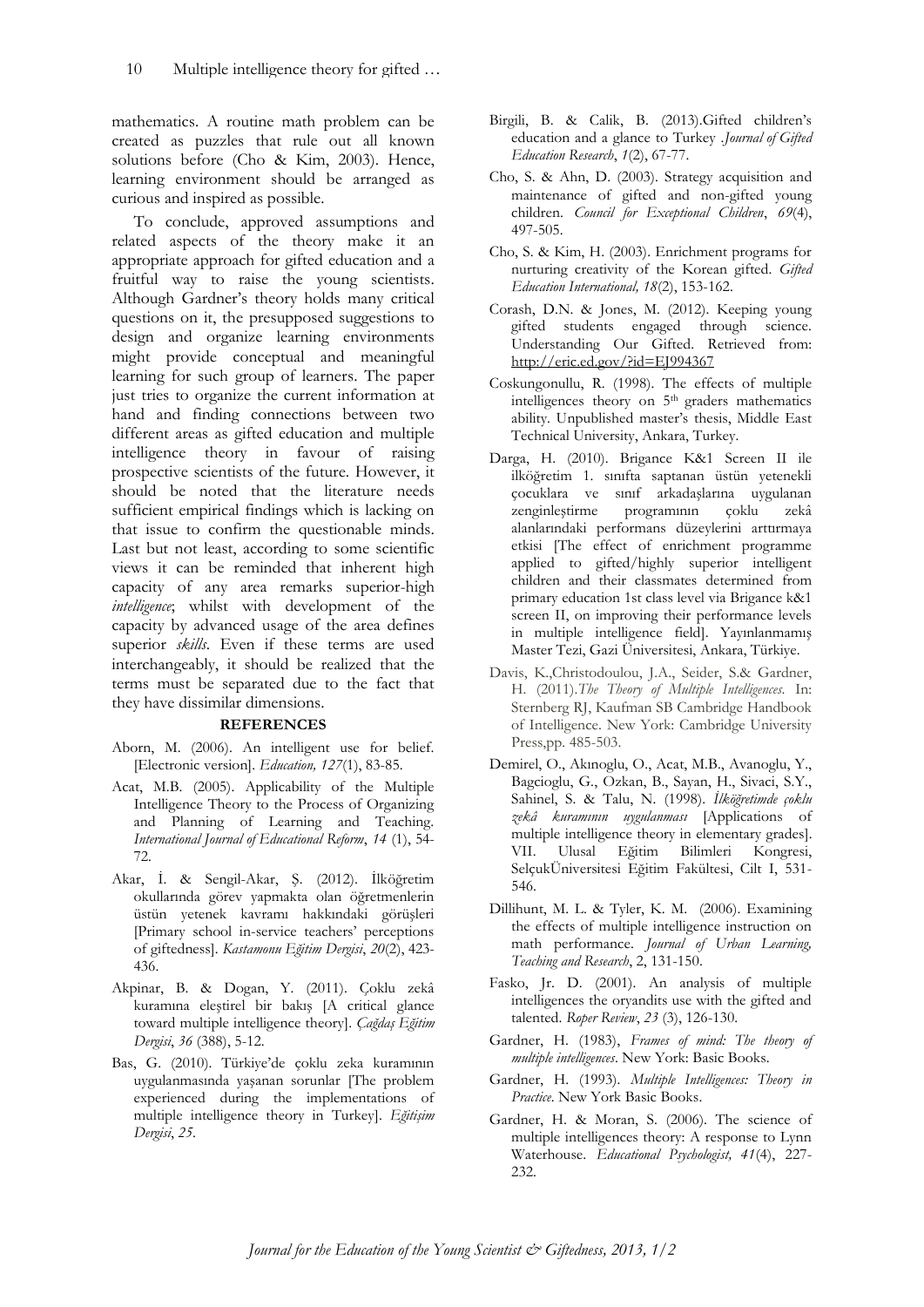- Gouws, E. & Dicker, A-M. (2011). Teaching mathematics that addresses learners' multiple intelligences. *Africa Education Review*, 8(3), 568- 587.
- Guilford, J. P. (1967). *The nature of human intelligence*. New York: McGraw-Hill.
- Gurbuzoglu-Yalmanci, S. & Gozum, A.İ.C. (2013). The effects of multiple intelligence theory based teaching on students' achievement and retention of knowledge (example of enzymes subject). *International Journal on New Trends in Education and Their Implications*, *4*(3), 27-36.
- Han, K.S. (2007). The possibilities and limitations of gifted education in Korea: A look at the ISEP science-gifted education center. *Asia Pasific Education Review*, *8*(3), 450-463.
- Inal, K. (2013). Neoliberal eğitim ve yeni ilköğretim müfredatının eleştirisi [Neoliberal education and criticism of new elementary curriculum]. *Praksis*, *14*, 265-287.
- Johnsen, S.K. & Ryser, G.R. (1996). An overview of effective practices with gifted students in generaleducation settings.*Journal of Education for the Gifted, 19*(4), 379-404.
- Kaptan, F. & Korkmaz, H. (2001).*Çoklu zekâ kuramı tabanlı fen ö*ğ*retiminin ö*ğ*renci başarısına ve tutumuna etkisi* [The effects of multiple intelligence theory based science education to students' achievement and attitude]. IV. Fen Bilimleri Eğitimi Kongresi 2000, 169-174. Milli Eğitim Basımevi, Ankara.
- Klein, P. D. (1997). Multiplying the problems of intelligence by eight: A critique of Gardner's theory. *Canadian Journal of Education*, *22*(4), 377- 394.
- Koroglu, H. & Yesildere, S. (2004). İlköğretim yedinci sınıf matematik dersi tamsayılar ünitesinde çoklu zekâ teorisi tabanlı öğretimin öğrenci başarısına etkisi [Learner achievement effect of the multiple intelligences theory based teaching in the unit of whole numbers at the primary education seventh grade mathematics course]. *Gazi Eğitim Fakültesi Dergisi*, *24*(2), 25-41.
- Luhrmann, T. M. (2006). On spirituality. In J. A. Schaler (Ed.), *Howard Gardner under fire: There be psychologist faces his critics,* pp. 115-142. Chicago: Open Court.
- Osciak, S.Y. & Milheim, W.D. (2001).Multiple intelligences and the design of web-based instruction. *International Journal of Instructional Media*, *28*(4), 355-361.
- Ozturk, M. A. & Debelak, C. (2008, Summer). Academic competitions as tools for differentiation in middle school. *Gifted Child Today*, 47-53.
- Ozyilmaz-Akamca, G. & Hamurcu, H. (2005).Çoklu zeka kuramı tabanlı öğretimin öğrencilerin fen başarısı tutumları ve hatırda tutma üzerindeki etkileri [The effects of instruction based on

multiple intelligence theory on students' science achievement, attitudes and retention of knowledge]. *Hacettepe Üniversitesi Eğitim Fakültesi Dergisi*, *28*, 178-187.

- Pava, M.L. (2008). Loving the distance between them: Thinking beyond Howard Gardner's five minds for the future. *Journal of Business Ethics, 83*, 285-296.
- Posner, M. I. (2004). Neural systems and individual differences. *Teachers College Record, 106*(1), 24-30.
- Rotigel, J.V. & Fello, S. (2004). Mathematically gifted students: How can we meet their needs. *Gifted Child Today*, *27*(4), 46-51.
- Sak, U. (2010). Üstün Zekâlılar Özellikleri Tanılanmaları Eğitimleri [Characteristics, diagnosis and education of gifted individuals]. Ankara: Maya Akademi Yayınları.
- Smutny, J.F. (2012). Differentiating for young, curious and imaginative learners.Retrieved from: [http://eric.ed.gov/?id=EJ984368.](http://eric.ed.gov/?id=EJ984368)
- Stepanek, J. (1999). *The inclusive classroom. Meeting the needs of gifted students: Differentiating mathematics and science instruction.* Nortwest Regional Educational Laboratory.
- Sternberg, R. J. (1985). *Beyond IQ: A triarchic theory of human intelligence*. New York, USA: Cambridge University Press.
- Subotbik, R.F., Olszewski-Kubilius, P. & Worrell, F.C. (2012).Nurturing young genius. *Scientific American Mind, 23*, 50-57.
- Sengul, S. & Oz, C. (2008).The effect of mathematics instruction based on multiple intelligence theory on the learner attitudes towards fractions unit in grade 6. *Elementary Education Online*, *7*(3), 800-813.
- Temiz, N. (2010). *An action research on program development process for determining multiple intelligences profiles of 1st, 2 and 3rd graders* Unpublished master's thesis, Middle East Technical University, Ankara.
- Temur, Ö. D. (2007). The effects of teaching activities prepared according to the multiple intelligence theory on mathematics achievements and permanence of information learned by 4<sup>th</sup> grade students. *International Journal of Environment & Science Education*, *2*(4), 86-91.
- Tirri, K. (1997). How Finland meets the needs of gifted and talented pupils. *High Ability Students*, *8*(2), 213-222.
- Thorndike, E (1920). A constant error in psychological ratings. *Journal of Applied Psychology,4*, 25-29.
- Thurstone, L. (1938). *Primary mental abilities.* Chicago: University of Chicago Press.
- Tucker, B. (1995). Minds of their own: Visualizers compose. *English Journal*, *84*(8), 27-31.
- Usun, S. (2010). İlköğretim I. Kademede çoklu zeka kuramı uygulamalarına ilişkin sınıf